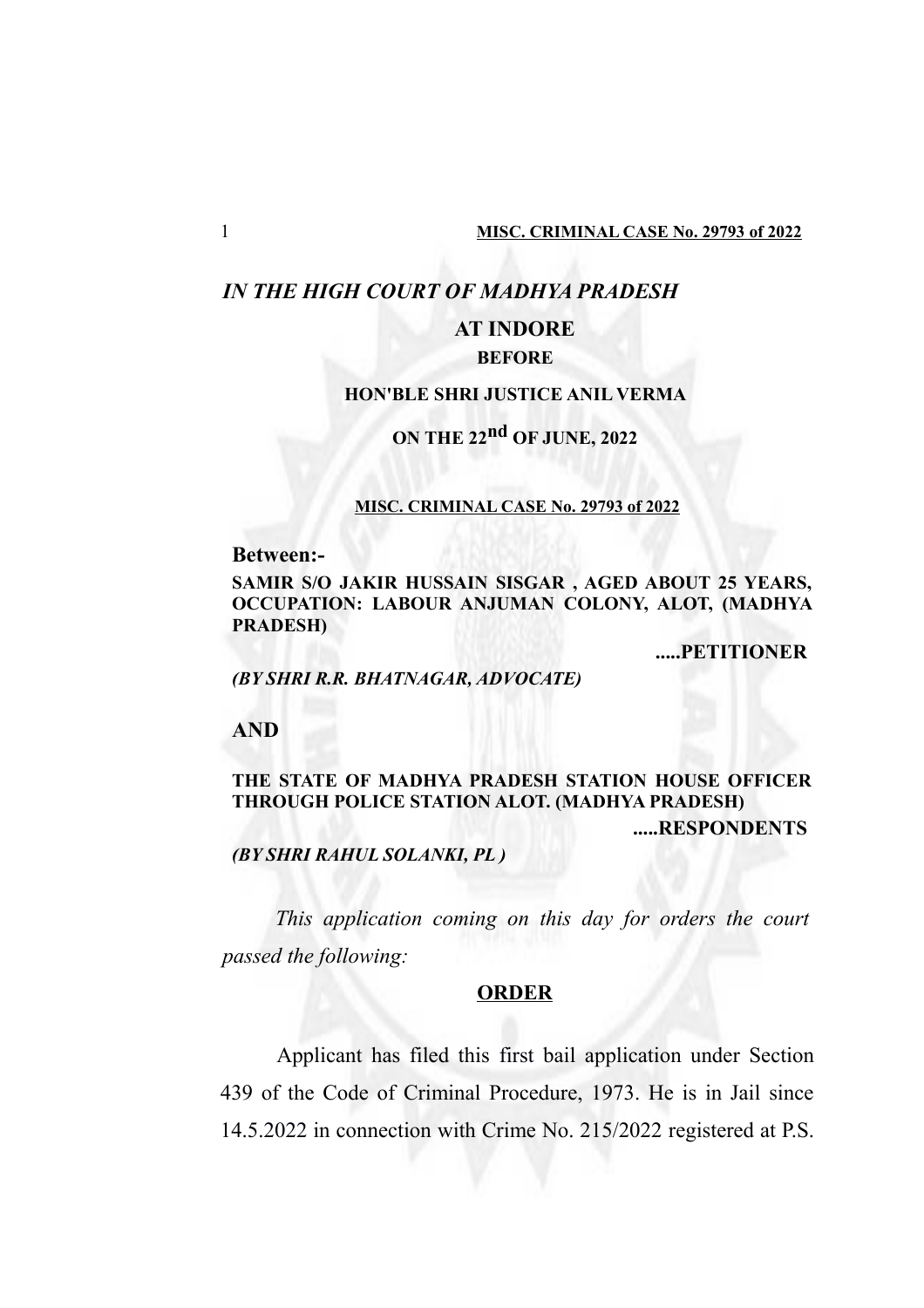- Alot District Ratlam (M.P.) for commission of offence punishable under Section 34(2) of the M. P. Excise Act.

As per prosecution story, the applicant was found to be in possession of 86.4 bulk litres liquor unauthorisedly and illegally during the search by police. Accordingly, a case has been registered.

Learned counsel for the applicant submits that applicant is innocent and he has been falsely implicated in this matter. He further submits that there is no legal evidence available on record to connect the applicant with the aforementioned offence and no further custodial interrogation is required. Applicant is in jail since 14.5.2022. He is a permanent resident of District Ratlam. Final conclusion of trial will take considerable long time. Hence, he prays that applicant be released on bail.

*Per-contra,* learned PL for respondent/State opposes the bail application and prays for its rejection. But he fairly admits that appliant has no criminal antecedent.

 Perused the case diary as well as the impugned order of the court below.

Considering all the facts and circumstances of the case, arguments advanced by counsel for the parties, nature and gravity of allegation as also taking note of the fact that the applicant is in jail since 14.5.2022 and final conclusion of trial will take considerable long time, I deem it proper to release the applicant on bail.